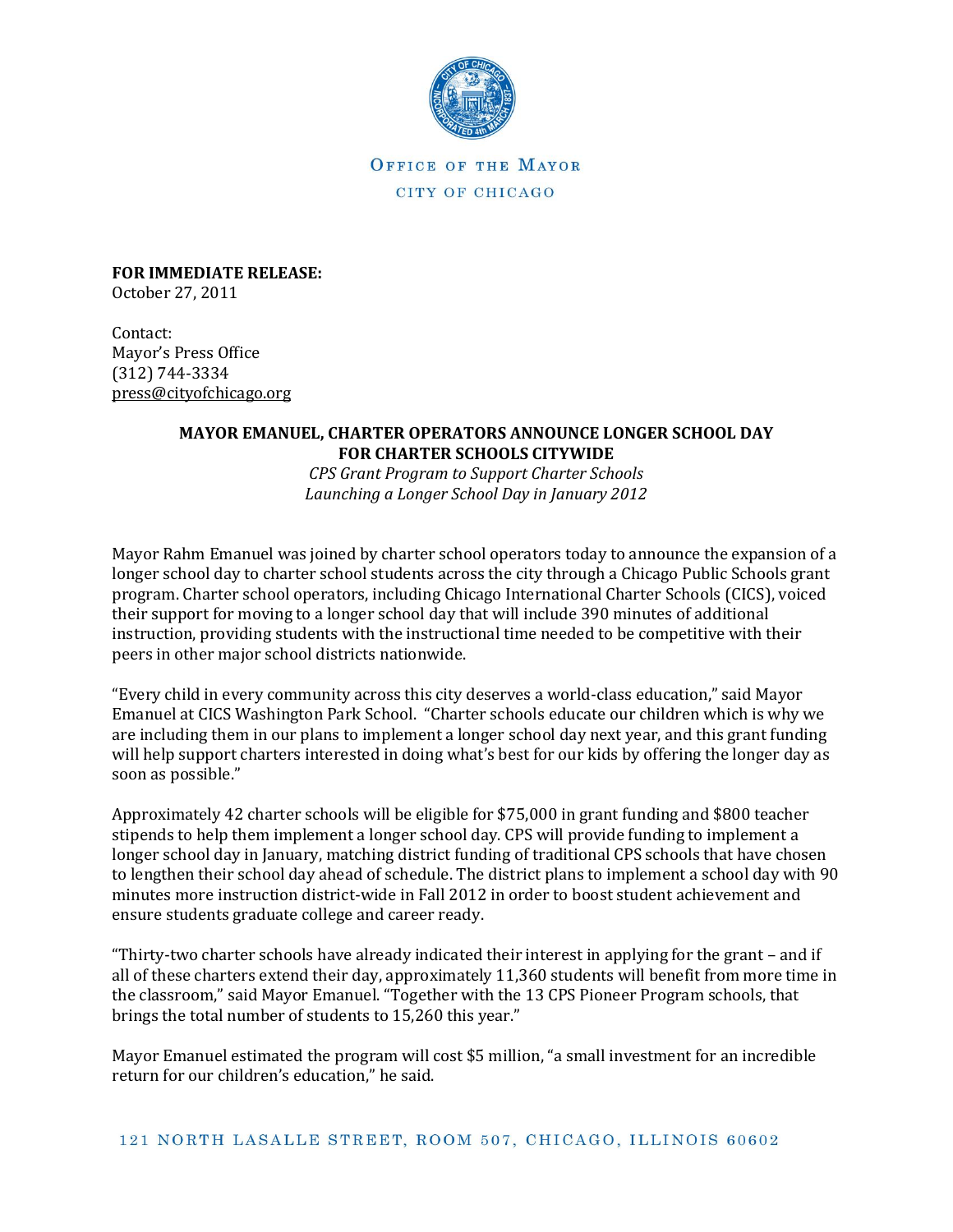

OFFICE OF THE MAYOR CITY OF CHICAGO

Like traditional CPS schools within the Longer School Day Pioneer Program, charters will use the time to increase instruction in core areas like math, reading and social studies as well as enrichment activities ranging from art and music to PE. Charter schools will have the same flexibility to use the funds to purchase technology, develop intervention programs, or add additional staffing positions for enrichment programs.

"We have students who come to us underperforming at drastic levels. By offering them 450 minutes of instruction a day from our dedicated staff we are able to give them the academic opportunities they need in order to be prepared for the next grade level, high school, and beyond," said Martin Masterson, Director of Octavio Paz Elementary. "This is absolutely crucial and essential for our students if they are going to become successful members of our American society. It is our goal that all of our students will attend and graduate from college. By adding more time to our day, we will be one step closer to achieving our goal and also give our students a safe haven from the dangers that some neighborhoods present."

National research points to the correlation between a longer day and year and improved student performance in the classroom. A recen[t report](http://www.ccc.edu/files/AdministratorsJobFamily110BenefitSummary.pdf) from the National Center on Time & Learning found that schools offering a longer day consistently demonstrated at least 5 percentage points higher proficiency rates on state standardized tests in Math or English Language Arts compared to schools within their districts that did not offer a longer day. Many of the schools studied, all within districts with at least 60 percent low-income students, outperformed district averages by more than 20 percent.

"A longer school day is essential for the City of Chicago. It means students will receive the academic and social supports they need to succeed in school - and life," said Shayne Evans, the Director of the University of Chicago Charter School.

Although some charter schools have used their autonomy to provide longer days, without the support from CPS, many have not been able to offer a full 90 minutes more instruction every day. The grant funding provides schools with the resources they need to ensure smooth implementation of a longer school day. These schools will also receive supports from CPS including sharing of best practices and support in transitioning student/staff schedules.

CPS will issue a RFP and interested charter schools can apply for funding to be used beginning in January. In order to be eligible for the grant, charter schools must be providing less than the 390 minutes of instruction needed to bring Chicago students on par with their peers in other major school districts. The application and review process will last a few weeks. At this time, the grant program is scheduled to last throughout the school year and end on June 30th just like longer school day funding for traditional CPS schools.